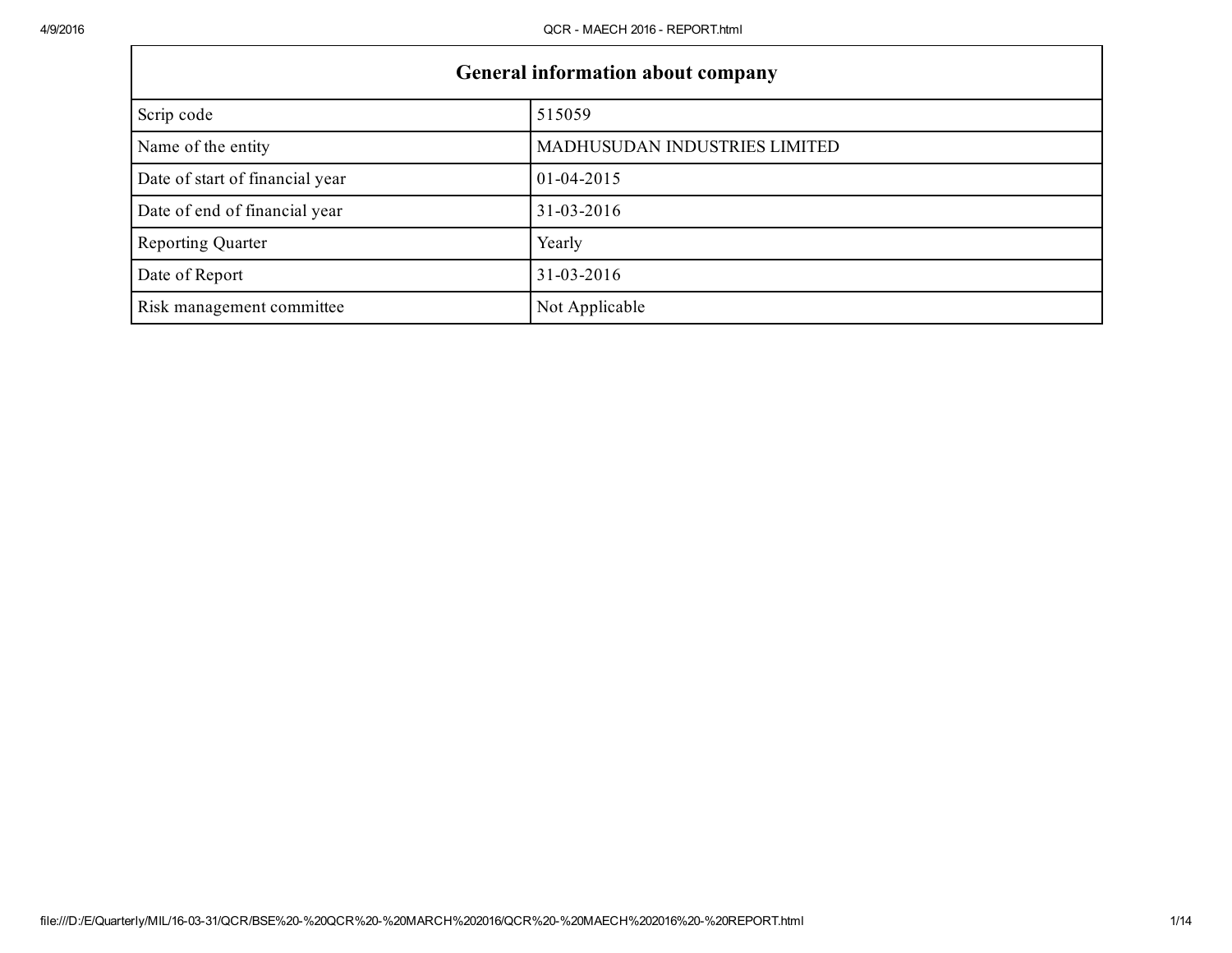|           | <b>Annexure 1</b>                                      |                                                       |                                                                |  |
|-----------|--------------------------------------------------------|-------------------------------------------------------|----------------------------------------------------------------|--|
|           | <b>Annexure 1</b>                                      |                                                       |                                                                |  |
|           | <b>III. Meeting of Board of Directors</b>              |                                                       |                                                                |  |
| <b>Sr</b> | Date(s) of meeting (if any) in the<br>previous quarter | Date(s) of meeting (if any) in the<br>current quarter | Maximum gap between any two consecutive (in<br>number of days) |  |
|           | $05-11-2015$                                           |                                                       |                                                                |  |
| $\bigcap$ |                                                        | $05-02-2016$                                          | 91                                                             |  |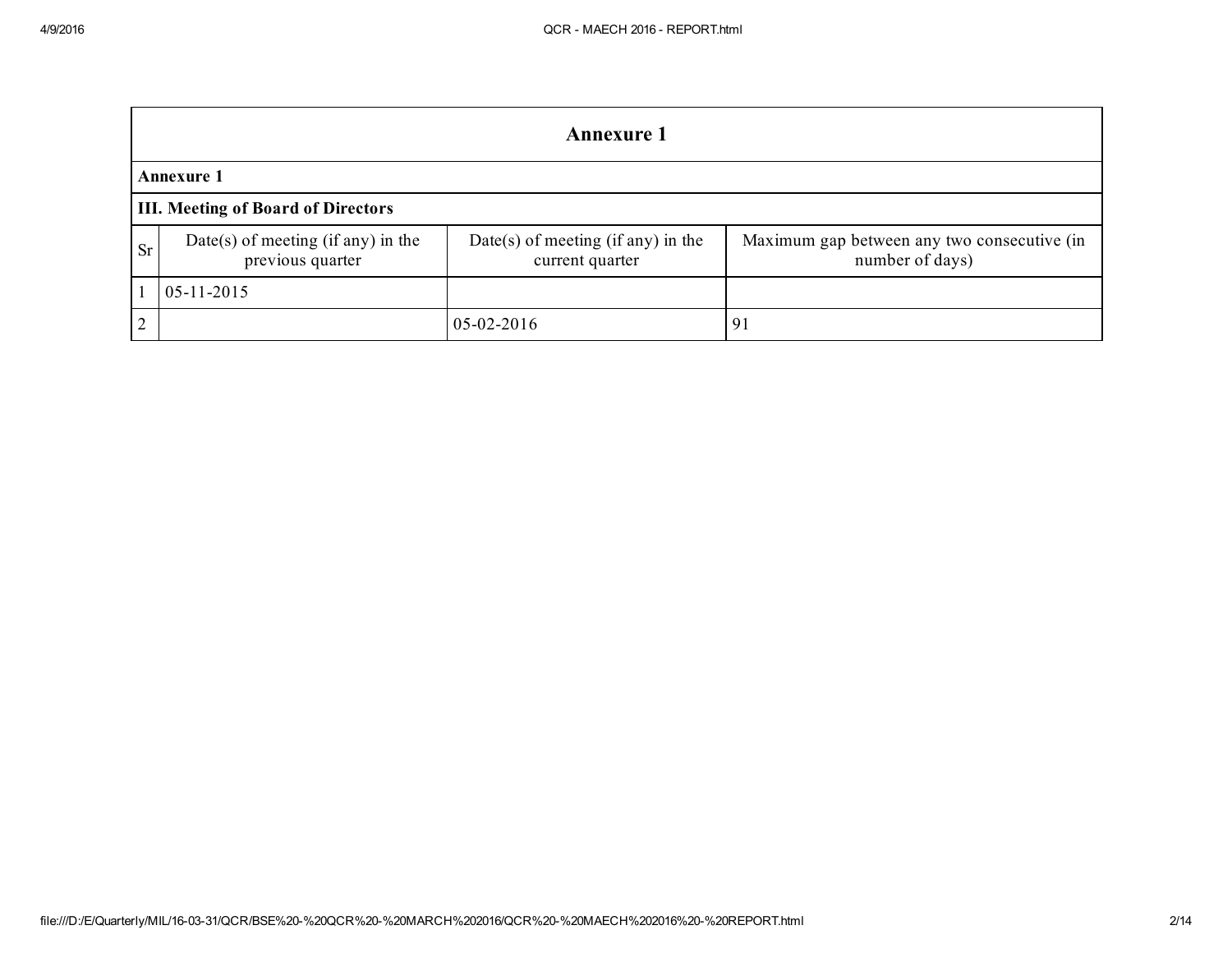|           | <b>Annexure 1</b>                |                                                                     |                                                     |                                           |                                                                   |                                                                            |
|-----------|----------------------------------|---------------------------------------------------------------------|-----------------------------------------------------|-------------------------------------------|-------------------------------------------------------------------|----------------------------------------------------------------------------|
|           | <b>IV. Meeting of Committees</b> |                                                                     |                                                     |                                           |                                                                   |                                                                            |
| <b>Sr</b> | Name of<br>Committee             | $Date(s)$ of meeting of<br>the committee in the<br>relevant quarter | Whether<br>requirement of<br>Quorum met<br>(Yes/No) | Requirement<br>of Quorum<br>met (details) | Date(s) of meeting of<br>the committee in the<br>previous quarter | Maximum gap between any<br>two consecutive meetings (in<br>number of days) |
|           | Audit<br>Committee               | $05 - 02 - 2016$                                                    | Yes                                                 |                                           | $05 - 11 - 2015$                                                  | 91                                                                         |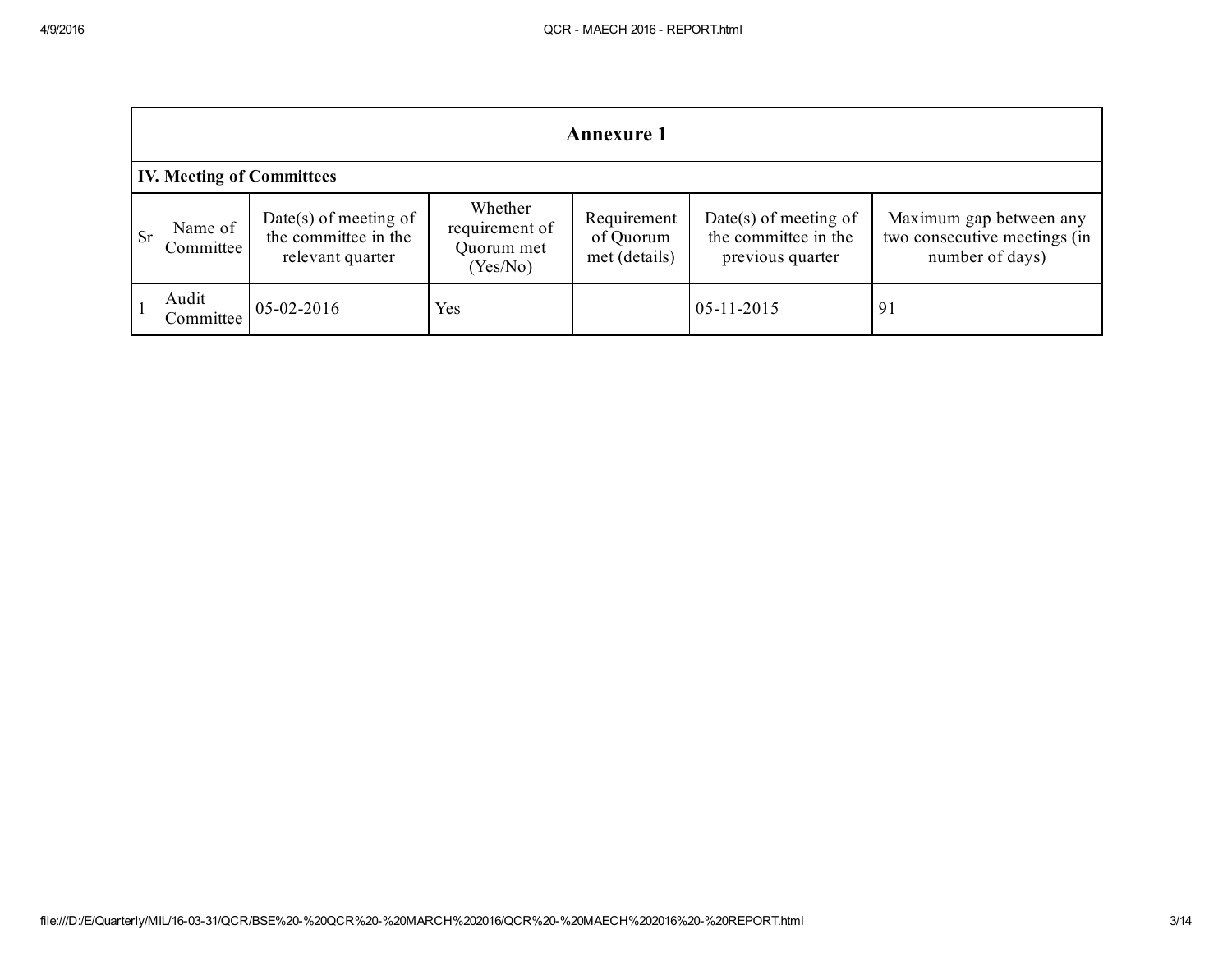| <b>Annexure 1</b>                                                                                         |                                  |                                                                    |  |
|-----------------------------------------------------------------------------------------------------------|----------------------------------|--------------------------------------------------------------------|--|
| <b>V. Related Party Transactions</b>                                                                      |                                  |                                                                    |  |
| Subject                                                                                                   | Compliance status<br>(Yes/No/NA) | If status is "No" details of non-<br>compliance may be given here. |  |
| Whether prior approval of audit committee obtained                                                        | Yes                              |                                                                    |  |
| Whether shareholder approval obtained for material RPT                                                    | NA                               |                                                                    |  |
| Whether details of RPT entered into pursuant to omnibus approval<br>have been reviewed by Audit Committee | NA                               |                                                                    |  |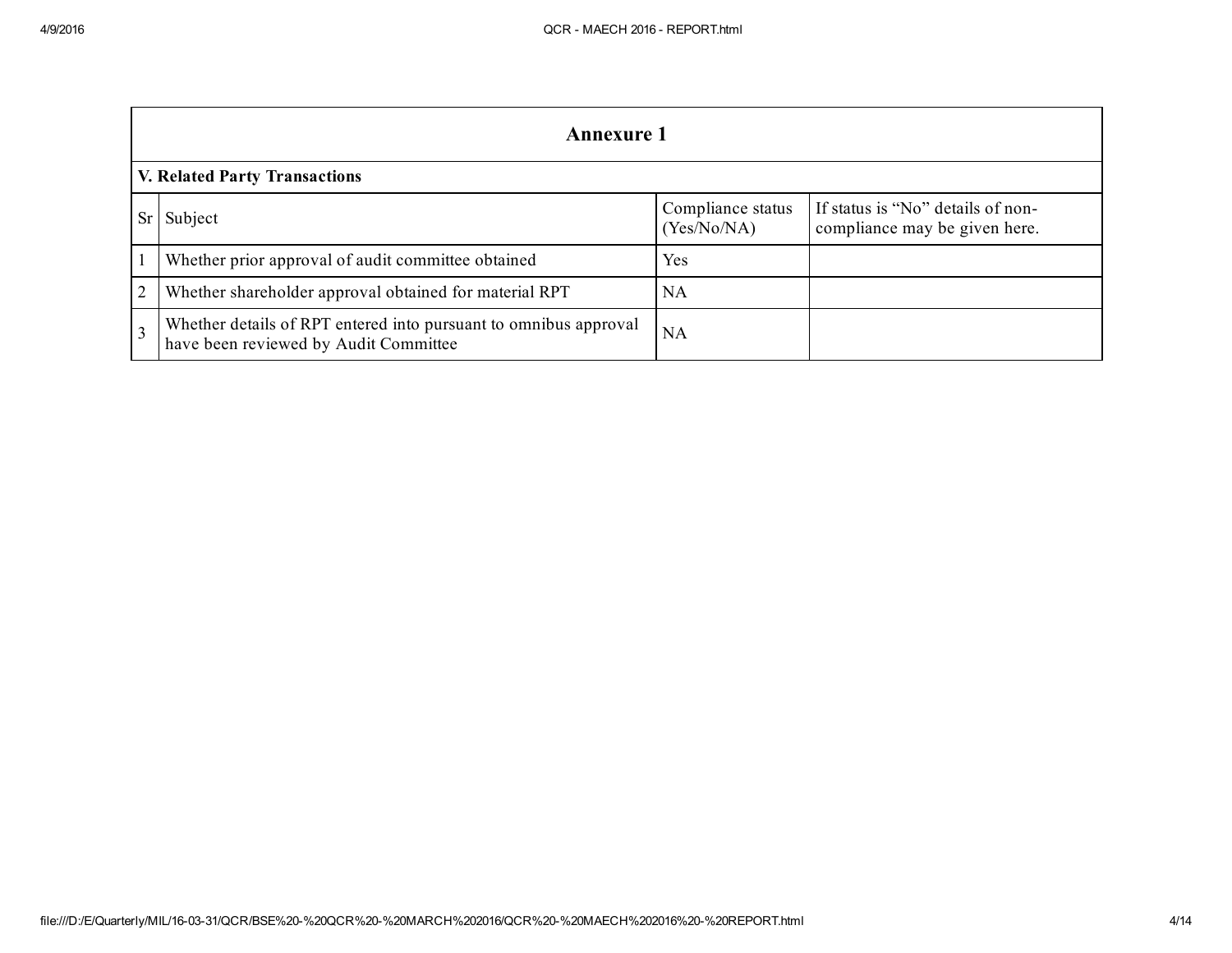|                | <b>Annexure 1</b>                                                                                                                                                                                               |                                  |  |  |
|----------------|-----------------------------------------------------------------------------------------------------------------------------------------------------------------------------------------------------------------|----------------------------------|--|--|
|                | <b>VI. Affirmations</b>                                                                                                                                                                                         |                                  |  |  |
| Sr             | Subject                                                                                                                                                                                                         | Compliance<br>status<br>(Yes/No) |  |  |
| $\mathbf{1}$   | The composition of Board of Directors is in terms of SEBI (Listing obligations and disclosure requirements)<br>Regulations, 2015                                                                                | Yes                              |  |  |
| $\overline{2}$ | The composition of the following committees is in terms of SEBI(Listing obligations and disclosure requirements)<br>Regulations, 2015 a. Audit Committee                                                        | Yes                              |  |  |
| $\overline{3}$ | The composition of the following committees is in terms of SEBI(Listing obligations and disclosure requirements)<br>Regulations, 2015. b. Nomination & remuneration committee                                   | Yes                              |  |  |
| $\overline{4}$ | The composition of the following committees is in terms of SEBI(Listing obligations and disclosure requirements)<br>Regulations, 2015. c. Stakeholders relationship committee                                   | Yes                              |  |  |
| 5              | The composition of the following committees is in terms of SEBI(Listing obligations and disclosure requirements)<br>Regulations, 2015. d. Risk management committee (applicable to the top 100 listed entities) | <b>NA</b>                        |  |  |
| 6              | The committee members have been made aware of their powers, role and responsibilities as specified in SEBI<br>(Listing obligations and disclosure requirements) Regulations, 2015.                              | Yes                              |  |  |
| $\overline{7}$ | The meetings of the board of directors and the above committees have been conducted in the manner as specified<br>in SEBI (Listing obligations and disclosure requirements) Regulations, 2015.                  | Yes                              |  |  |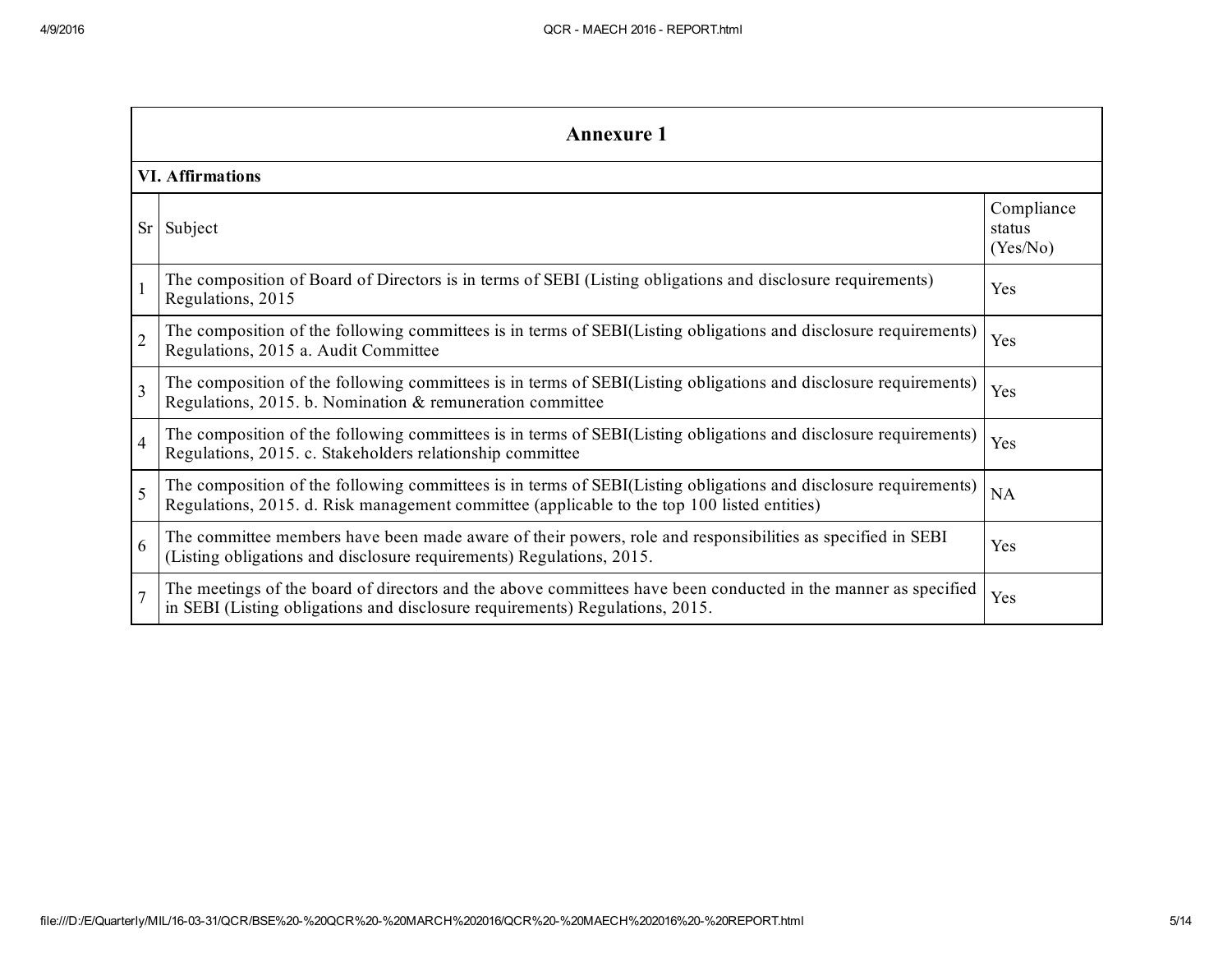|                | <b>Annexure II</b>                                                                                                                            |                                     |                                                                      |                                     |
|----------------|-----------------------------------------------------------------------------------------------------------------------------------------------|-------------------------------------|----------------------------------------------------------------------|-------------------------------------|
|                | Annexure II to be submitted by listed entity at the end of the financial year (for the whole of financial year)                               |                                     |                                                                      |                                     |
|                | I. Disclosure on website in terms of Listing Regulations                                                                                      |                                     |                                                                      |                                     |
| <b>Sr</b>      | Item                                                                                                                                          | Compliance<br>status<br>(Yes/No/NA) | If status is "No" details of<br>non-compliance may be<br>given here. | Web address                         |
| $\mathbf{1}$   | Details of business                                                                                                                           | Yes                                 |                                                                      | http://www.madhusudan-<br>india.com |
| $\overline{2}$ | Terms and conditions of appointment of independent<br>directors                                                                               | Yes                                 |                                                                      | http://www.madhusudan-<br>india.com |
| 3              | Composition of various committees of board of directors                                                                                       | Yes                                 |                                                                      | http://www.madhusudan-<br>india.com |
| $\overline{4}$ | Code of conduct of board of directors and senior<br>management personnel                                                                      | Yes                                 |                                                                      | http://www.madhusudan-<br>india.com |
| 5              | Details of establishment of vigil mechanism/ Whistle<br>Blower policy                                                                         | Yes                                 |                                                                      | http://www.madhusudan-<br>india.com |
| 6              | Criteria of making payments to non-executive directors                                                                                        | NA                                  |                                                                      |                                     |
| 7              | Policy on dealing with related party transactions                                                                                             | Yes                                 |                                                                      | http://www.madhusudan-<br>india.com |
| 8              | Policy for determining 'material' subsidiaries                                                                                                | NA                                  |                                                                      |                                     |
| 9              | Details of familiarization programmes imparted to<br>independent directors                                                                    | Yes                                 |                                                                      | http://www.madhusudan-<br>india.com |
| 10             | Contact information of the designated officials of the<br>listed entity who are responsible for assisting and<br>handling investor grievances | Yes                                 |                                                                      | http://www.madhusudan-<br>india.com |
| 11             | email address for grievance redressal and other relevant<br>details                                                                           | Yes                                 |                                                                      | http://www.madhusudan-<br>india.com |
| 12             | Financial results                                                                                                                             | Yes                                 |                                                                      | http://www.madhusudan-<br>india.com |
|                |                                                                                                                                               |                                     |                                                                      |                                     |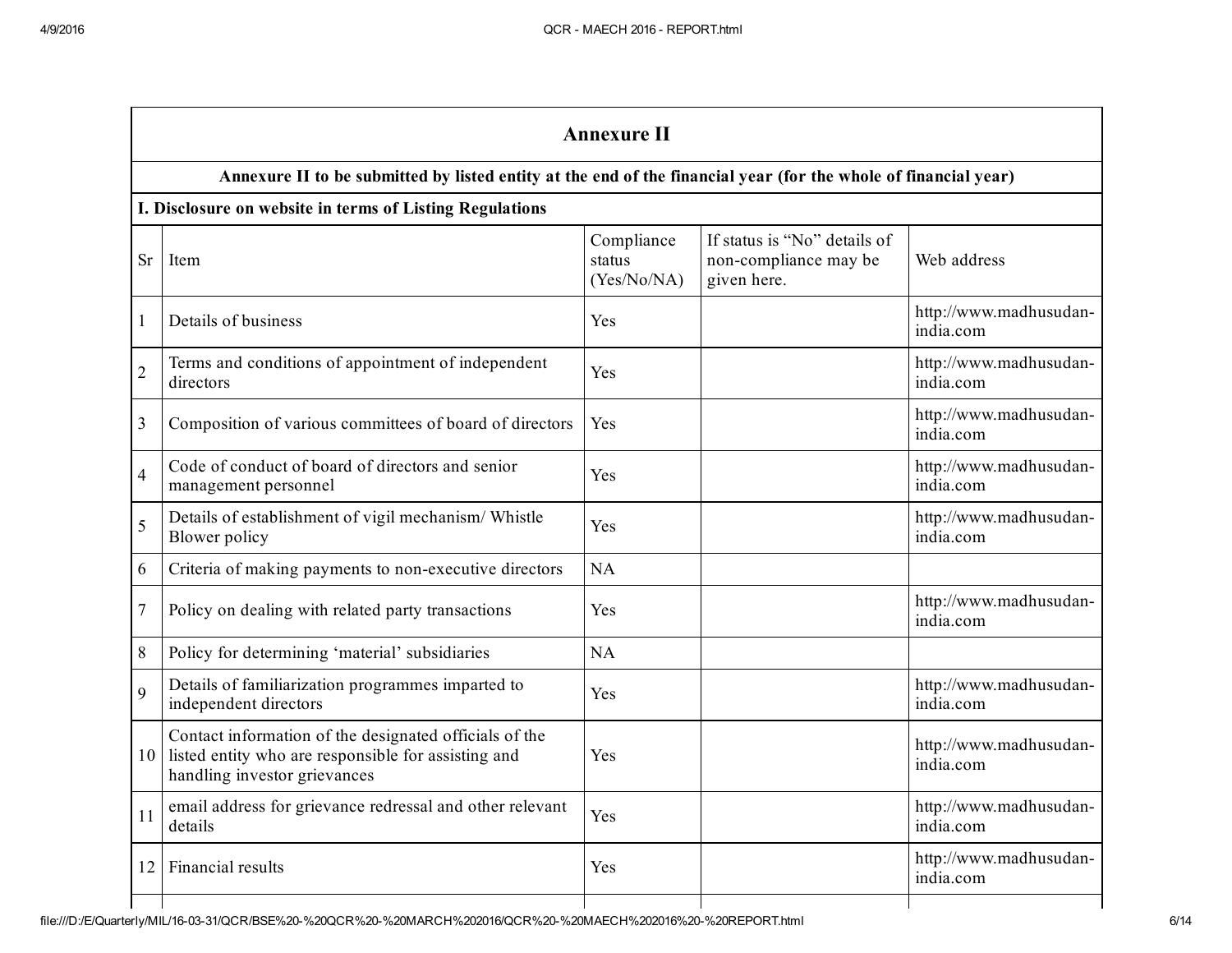## 4/9/2016 QCR MAECH 2016 REPORT.html

| Shareholding pattern                                                                                           | Yes | http://www.madhusudan-<br>india.com |
|----------------------------------------------------------------------------------------------------------------|-----|-------------------------------------|
| Details of agreements entered into with the media<br>companies and/or their associates                         | NΑ  |                                     |
| 15 New name and the old name of the listed entity                                                              | NA  |                                     |
| Disclosure of notes on website in terms of Listing Regulations explantory [Text Block] [Textual Information(1) |     |                                     |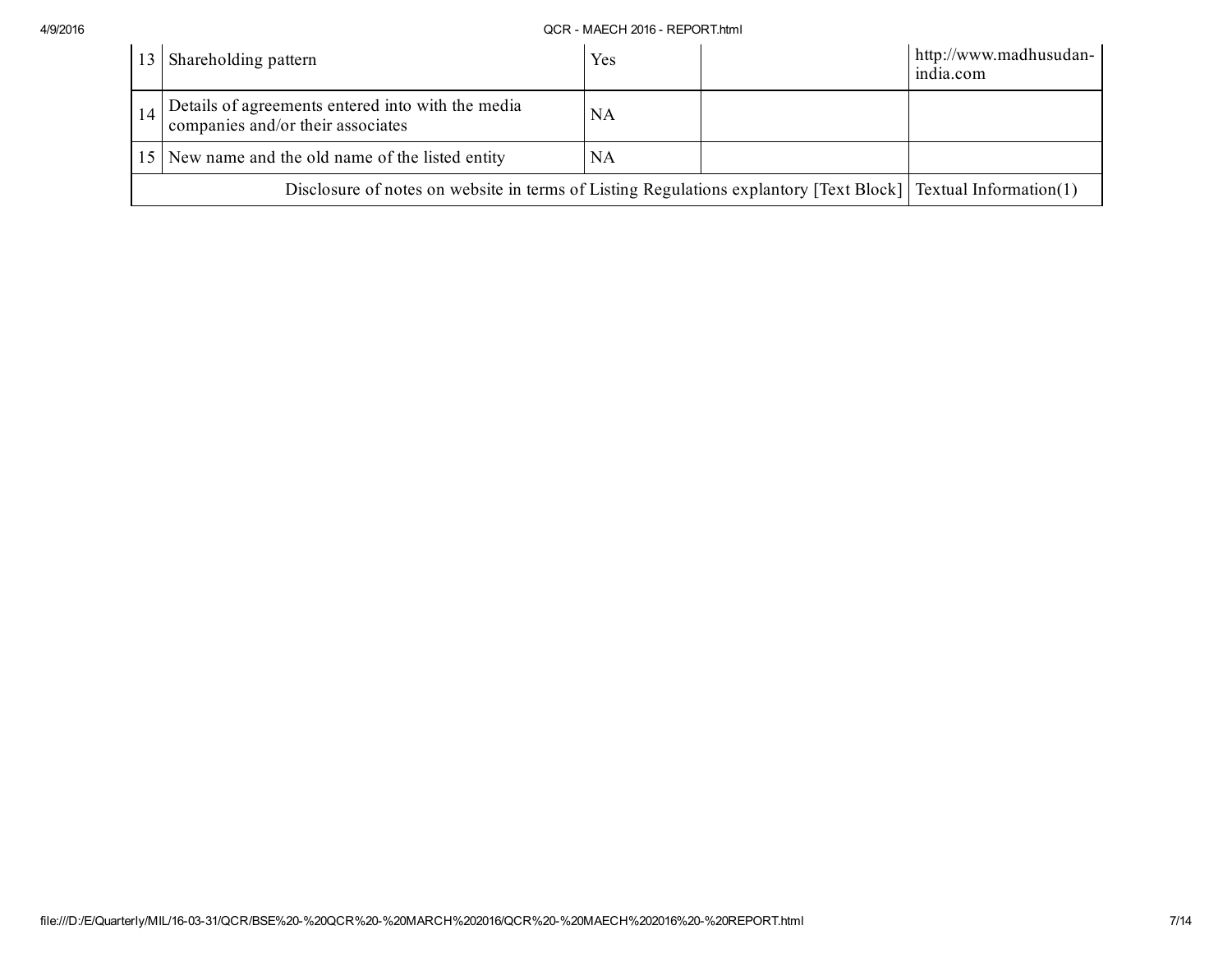| <b>Text Block</b>         |                                                                                                                                                                                                                                                |  |
|---------------------------|------------------------------------------------------------------------------------------------------------------------------------------------------------------------------------------------------------------------------------------------|--|
| Textual Information $(1)$ | Sr. No 6. - Criteria for making payments to non-executive directors. The Comapany is not paying<br>any remuneration to non-executive directors except sitting fees. Details of payment of sitting fees<br>has been disclosed in Annual Report. |  |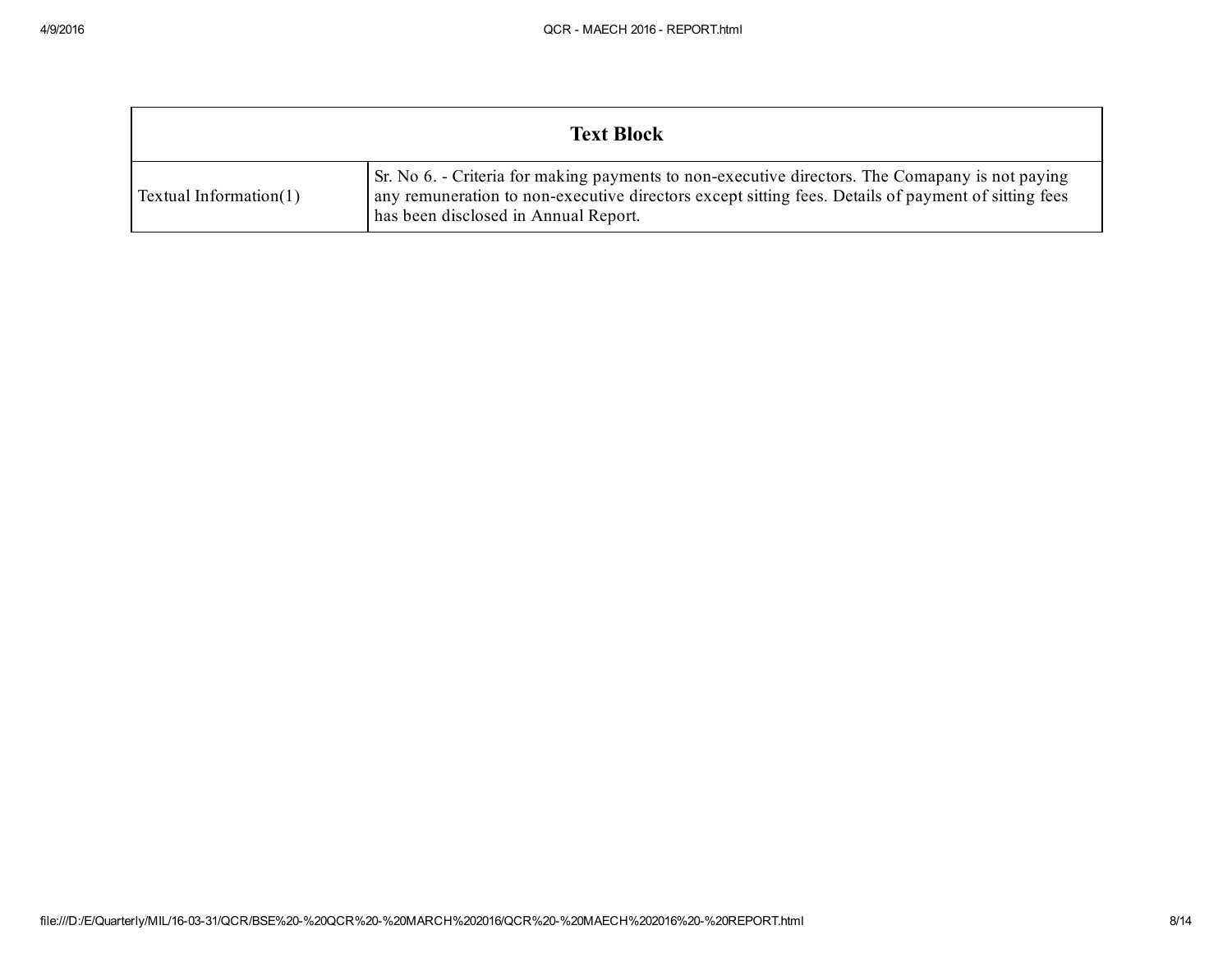|                | <b>Annexure II</b>                                                                                                   |                         |                                     |                                                                    |  |
|----------------|----------------------------------------------------------------------------------------------------------------------|-------------------------|-------------------------------------|--------------------------------------------------------------------|--|
|                | <b>II. Annual Affirmations</b>                                                                                       |                         |                                     |                                                                    |  |
| <b>Sr</b>      | Particulars                                                                                                          | Regulation<br>Number    | Compliance<br>status<br>(Yes/No/NA) | If status is "No" details of non-<br>compliance may be given here. |  |
| 1              | Independent director(s) have been appointed in terms of<br>specified criteria of 'independence' and/or 'eligibility' | $16(1)(b)$ &<br>25(6)   | Yes                                 |                                                                    |  |
| $\overline{2}$ | Board composition                                                                                                    | 17(1)                   | Yes                                 |                                                                    |  |
| 3              | Meeting of Board of directors                                                                                        | 17(2)                   | Yes                                 |                                                                    |  |
| $\overline{4}$ | <b>Review of Compliance Reports</b>                                                                                  | 17(3)                   | Yes                                 |                                                                    |  |
| 5              | Plans for orderly succession for appointments                                                                        | 17(4)                   | Yes                                 |                                                                    |  |
| 6              | Code of Conduct                                                                                                      | 17(5)                   | Yes                                 |                                                                    |  |
| $\overline{7}$ | Fees/compensation                                                                                                    | 17(6)                   | Yes                                 |                                                                    |  |
| 8              | Minimum Information                                                                                                  | 17(7)                   | Yes                                 |                                                                    |  |
| 9              | Compliance Certificate                                                                                               | 17(8)                   | Yes                                 |                                                                    |  |
| 10             | Risk Assessment & Management                                                                                         | 17(9)                   | Yes                                 |                                                                    |  |
| 11             | Performance Evaluation of Independent Directors                                                                      | 17(10)                  | Yes                                 |                                                                    |  |
| 12             | Composition of Audit Committee                                                                                       | 18(1)                   | Yes                                 |                                                                    |  |
| 13             | Meeting of Audit Committee                                                                                           | 18(2)                   | Yes                                 |                                                                    |  |
| 14             | Composition of nomination $&$ remuneration committee                                                                 | $19(1)$ &<br>(2)        | Yes                                 |                                                                    |  |
| 15             | Composition of Stakeholder Relationship Committee                                                                    | $20(1)$ &<br>(2)        | Yes                                 |                                                                    |  |
| 16             | Composition and role of risk management committee                                                                    | 21(1), (2),<br>(3), (4) | <b>NA</b>                           |                                                                    |  |
| 17             | Vigil Mechanism                                                                                                      | 22                      | Yes                                 |                                                                    |  |
|                |                                                                                                                      |                         |                                     |                                                                    |  |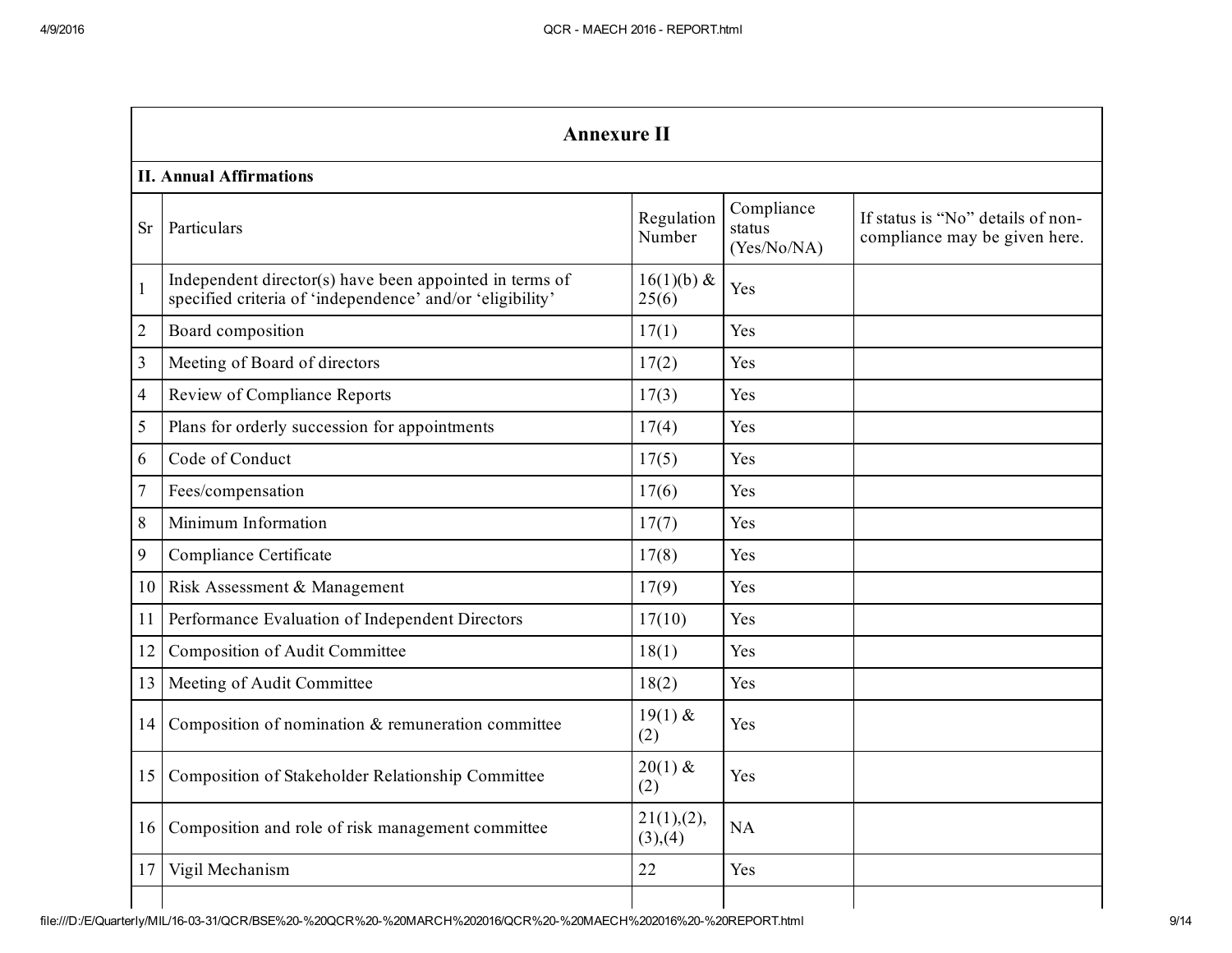4/9/2016 QCR MAECH 2016 REPORT.html

|    | 18   Policy for related party Transaction                                                                            | 23(1), (5),<br>$(6),(7)$ &<br>(8) | Yes       |  |
|----|----------------------------------------------------------------------------------------------------------------------|-----------------------------------|-----------|--|
| 19 | Prior or Omnibus approval of Audit Committee for all related<br>party transactions                                   | 23(2), (3)                        | Yes       |  |
|    | 20   Approval for material related party transactions                                                                | 23(4)                             | NA        |  |
| 21 | Composition of Board of Directors of unlisted material<br>Subsidiary                                                 | 24(1)                             | <b>NA</b> |  |
| 22 | Other Corporate Governance requirements with respect to<br>subsidiary of listed entity                               | 24(2),(3),<br>$(4),(5)$ &<br>(6)  | <b>NA</b> |  |
| 23 | Maximum Directorship & Tenure                                                                                        | $25(1)$ &<br>(2)                  | Yes       |  |
| 24 | Meeting of independent directors                                                                                     | $25(3)$ &<br>(4)                  | Yes       |  |
| 25 | Familiarization of independent directors                                                                             | 25(7)                             | Yes       |  |
| 26 | Memberships in Committees                                                                                            | 26(1)                             | Yes       |  |
| 27 | Affirmation with compliance to code of conduct from members<br>of Board of Directors and Senior management personnel | 26(3)                             | Yes       |  |
| 28 | Disclosure of Shareholding by Non-Executive Directors                                                                | 26(4)                             | Yes       |  |
| 29 | Policy with respect to Obligations of directors and senior<br>management                                             | $26(2)$ &<br>26(5)                | Yes       |  |
|    | Any other information to be provided - Add Notes                                                                     |                                   |           |  |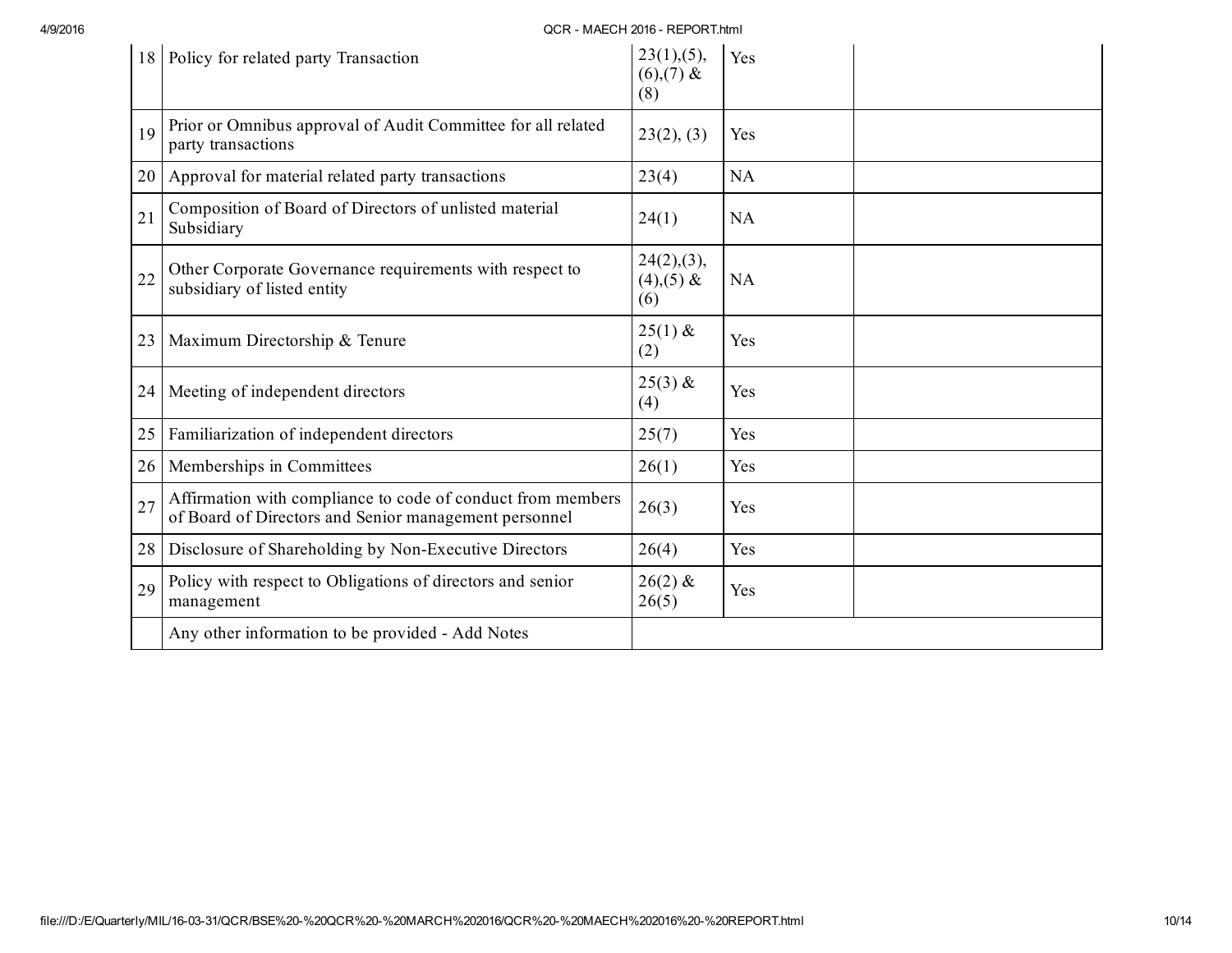| <b>Annexure II</b>                                                                                                                                                 |                              |
|--------------------------------------------------------------------------------------------------------------------------------------------------------------------|------------------------------|
| <b>III.</b> Affirmations                                                                                                                                           |                              |
| The Listed Entity has approved Material Subsidiary Policy and the Corporate Governance requirements with respect to subsidiary of Listed Entity have been complied | NA                           |
| Any other information to be provided                                                                                                                               | Textual<br>Information $(1)$ |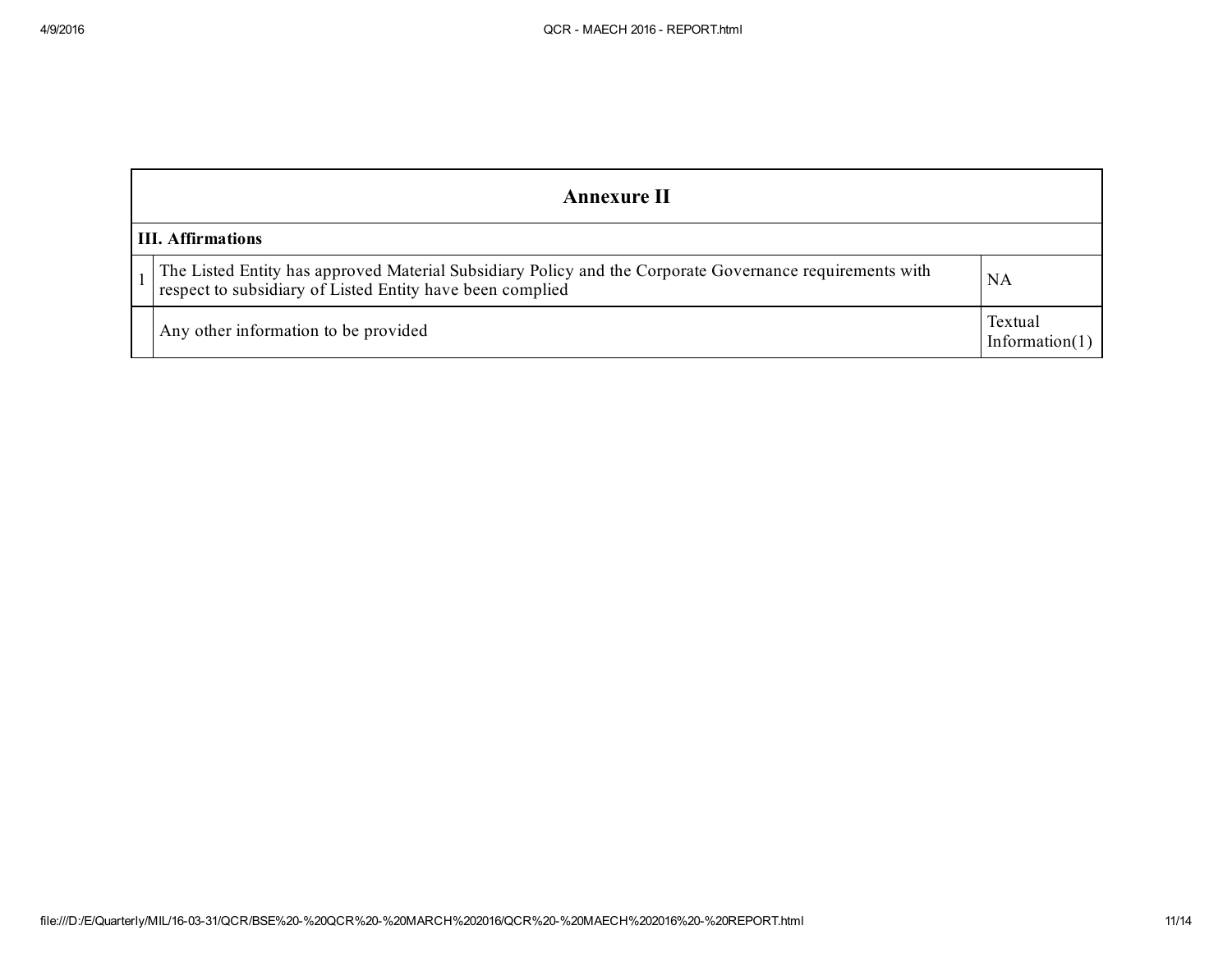|                               | <b>Text Block</b>                     |
|-------------------------------|---------------------------------------|
| <b>Textual Information(1)</b> | The Company has no subsidary company. |